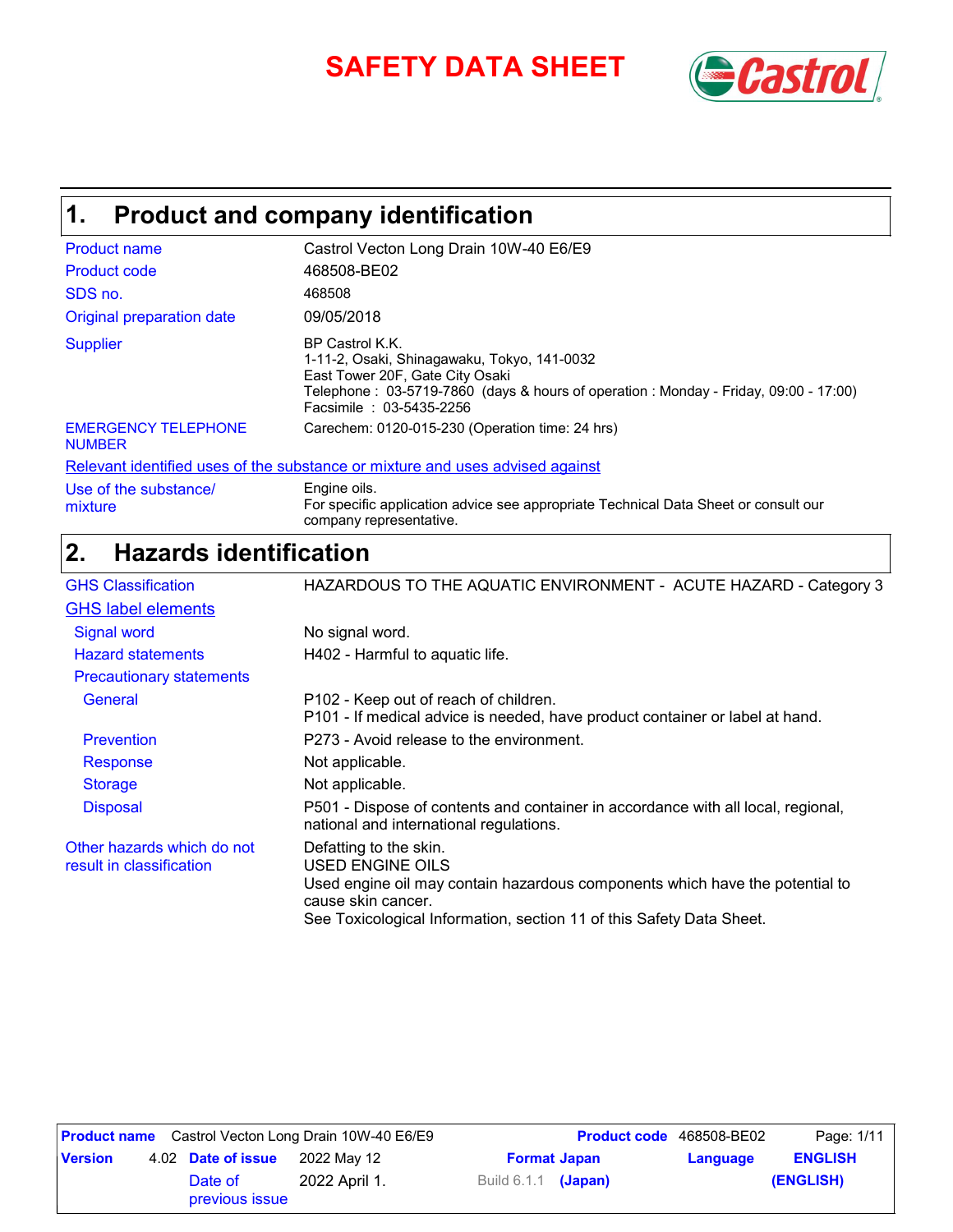### **Composition/information on ingredients 3.**

#### Substance/mixture Mixture

Highly refined base oil (IP 346 DMSO extract < 3%). Proprietary performance additives.

| Ingredient name                                                                                            | $\frac{9}{6}$ | <b>CAS</b> number           |
|------------------------------------------------------------------------------------------------------------|---------------|-----------------------------|
| Distillates (petroleum), hydrotreated heavy<br>paraffinic                                                  | $≥25 - ≤50$   | 64742-54-7                  |
| Lubricating oils (petroleum), C20-50,<br>hydrotreated neutral oil-based                                    | $≥25 - ≤50$   | 72623-87-1                  |
| Distillates (petroleum), solvent-dewaxed<br>heavy paraffinic                                               | $≤5.0$        | 64742-65-0                  |
| Amines, polyethylenepoly-, reaction<br>products with succinic anhydride<br>polyisobutenyl derivs., borated | ≤ $3.0$       | 134758-95-5                 |
| Distillates (petroleum), hydrotreated light<br>paraffinic                                                  | ≤3.0          | 64742-55-8                  |
| reaction mass of isomers of: C7-9-alkyl 3-<br>(3,5-di-tert-butyl-4-hydroxyphenyl)propionate                | ≤3.0          | 125643-61-0                 |
| Alcohols, C12-16, ethoxylated                                                                              | ≤1.0          | 68551-12-2                  |
| Benzenesulfonic acid, methyl-, mono-<br>C20-24-branched alkyl derivs., calcium salts                       | ≤0.30         | 722503-68-6                 |
| Benzenesulfonic acid methyl-, mono-<br>C20-26 branched alkyl derivs., calcium salt                         | ≤0.30         | 722503-69-7                 |
| Alkyl phenol                                                                                               | ≤0.10         | 74499-35-7 /<br>121158-58-5 |

**There are no additional ingredients present which, within the current knowledge of the supplier and in the concentrations applicable, are classified as hazardous to health or the environment and hence require reporting in this section.**

**Occupational exposure limits, if available, are listed in Section 8.**

**Applicability to local regulations are determined with consideration of reactions of constituents included in the formulation. Please see section 15 for regulatory information.**

### **First aid measures 4.**

| <b>Description of necessary first aid measures</b> |                                                                                                                                                                                                                                                                                                |
|----------------------------------------------------|------------------------------------------------------------------------------------------------------------------------------------------------------------------------------------------------------------------------------------------------------------------------------------------------|
| Eye contact                                        | In case of contact, immediately flush eyes with plenty of water for at least 15<br>minutes. Eyelids should be held away from the eyeball to ensure thorough rinsing.<br>Check for and remove any contact lenses. Get medical attention.                                                        |
| Inhalation                                         | If inhaled, remove to fresh air. In case of inhalation of decomposition products in a<br>fire, symptoms may be delayed. The exposed person may need to be kept under<br>medical surveillance for 48 hours. Get medical attention if symptoms occur.                                            |
| <b>Skin contact</b>                                | Wash skin thoroughly with soap and water or use recognised skin cleanser.<br>Remove contaminated clothing and shoes. Wash clothing before reuse. Clean<br>shoes thoroughly before reuse. Get medical attention if symptoms occur.                                                              |
| Ingestion                                          | Do not induce vomiting unless directed to do so by medical personnel. Never give<br>anything by mouth to an unconscious person. If unconscious, place in recovery<br>position and get medical attention immediately. Get medical attention if adverse<br>health effects persist or are severe. |

Most important symptoms/effects, acute and delayed

See Section 11 for more detailed information on health effects and symptoms.

Indication of immediate medical attention and special treatment needed, if necessary

Protection of first-aiders No action shall be taken involving any personal risk or without suitable training. It may be dangerous to the person providing aid to give mouth-to-mouth resuscitation.

|                |                           | <b>Product name</b> Castrol Vecton Long Drain 10W-40 E6/E9 |                       | <b>Product code</b> 468508-BE02 |          | Page: 2/11     |
|----------------|---------------------------|------------------------------------------------------------|-----------------------|---------------------------------|----------|----------------|
| <b>Version</b> | 4.02 Date of issue        | 2022 May 12                                                |                       | <b>Format Japan</b>             | Language | <b>ENGLISH</b> |
|                | Date of<br>previous issue | 2022 April 1.                                              | Build $6.1.1$ (Japan) |                                 |          | (ENGLISH)      |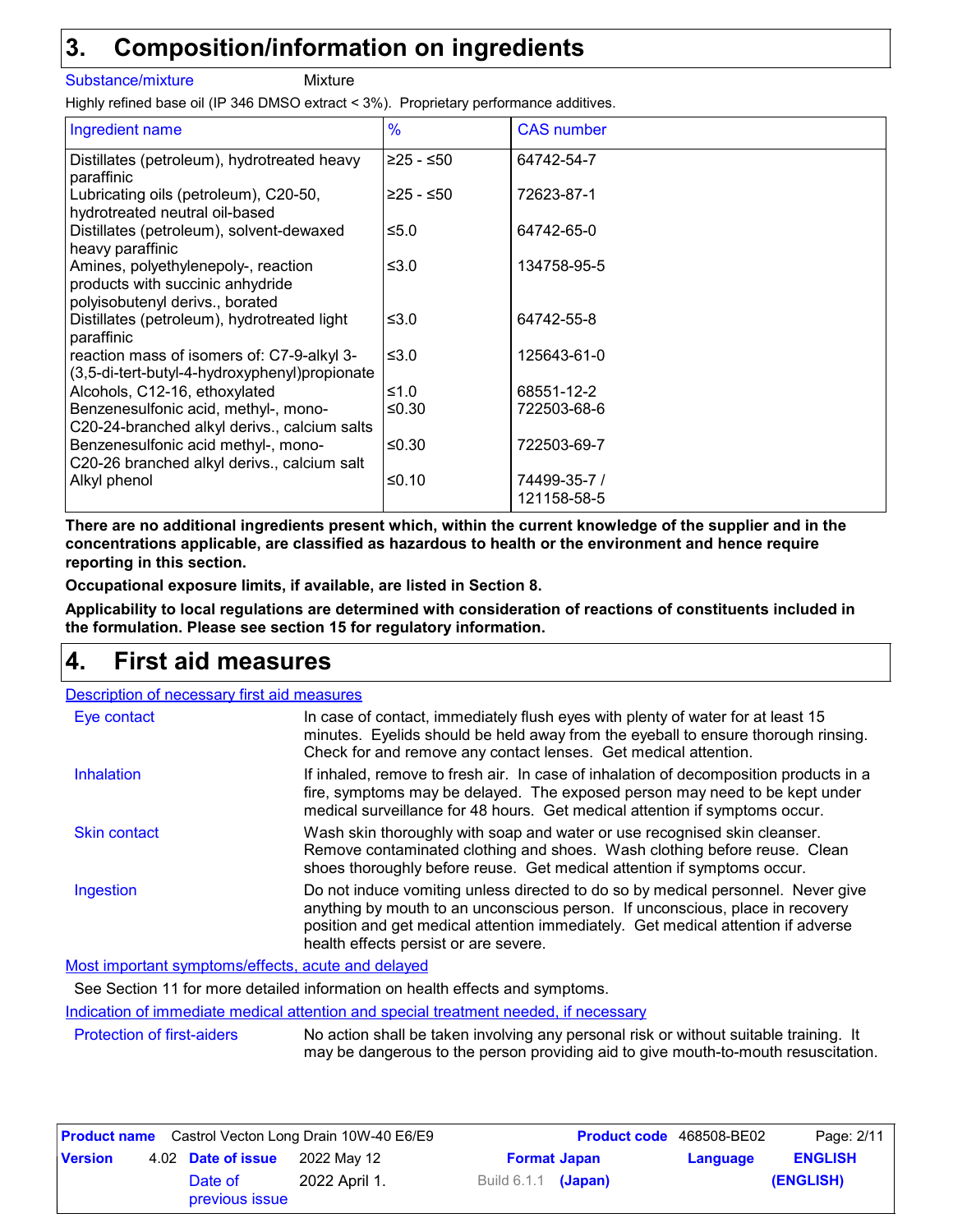### **4. First aid measures**

| 4.<br>FIFST ald measures                           |                                                                                                                                                                                                                                                                          |  |  |  |
|----------------------------------------------------|--------------------------------------------------------------------------------------------------------------------------------------------------------------------------------------------------------------------------------------------------------------------------|--|--|--|
| Notes to physician                                 | Treatment should in general be symptomatic and directed to relieving any effects.<br>In case of inhalation of decomposition products in a fire, symptoms may be delayed.<br>The exposed person may need to be kept under medical surveillance for 48 hours.              |  |  |  |
| <b>Specific treatments</b>                         | No specific treatment.                                                                                                                                                                                                                                                   |  |  |  |
| <b>Firefighting measures</b><br>5.                 |                                                                                                                                                                                                                                                                          |  |  |  |
| <b>Extinguishing media</b>                         |                                                                                                                                                                                                                                                                          |  |  |  |
| <b>Suitable</b>                                    | Use foam or all-purpose dry chemical to extinguish.                                                                                                                                                                                                                      |  |  |  |
| Not suitable                                       | Do not use water jet.                                                                                                                                                                                                                                                    |  |  |  |
| Specific hazards arising from<br>the chemical      | Fire water contaminated with this material must be contained and prevented from<br>being discharged to any waterway, sewer or drain. In a fire or if heated, a pressure<br>increase will occur and the container may burst. This material is harmful to aquatic<br>life. |  |  |  |
| <b>Hazardous thermal</b><br>decomposition products | Combustion products may include the following:<br>carbon oxides (CO, CO <sub>2</sub> ) (carbon monoxide, carbon dioxide)<br>nitrogen oxides (NO, NO <sub>2</sub> etc.)                                                                                                   |  |  |  |
| Special protective actions for<br>fire-fighters    | No action shall be taken involving any personal risk or without suitable training.<br>Promptly isolate the scene by removing all persons from the vicinity of the incident if<br>there is a fire.                                                                        |  |  |  |
| Special protective equipment<br>for fire-fighters  | Fire-fighters should wear positive pressure self-contained breathing apparatus<br>(SCBA) and full turnout gear.                                                                                                                                                          |  |  |  |

### **Accidental release measures 6.**

#### Environmental precautions Personal precautions, protective equipment and emergency procedures Stop leak if without risk. Move containers from spill area. Approach the release from upwind. Prevent entry into sewers, water courses, basements or confined areas. Contain and collect spillage with non-combustible, absorbent material e.g. sand, earth, vermiculite or diatomaceous earth and place in container for disposal according to local regulations. Contaminated absorbent material may pose the same hazard as the spilt product. Dispose of via a licensed waste disposal contractor. Contact emergency personnel. No action shall be taken involving any personal risk or without suitable training. Evacuate surrounding areas. Keep unnecessary and unprotected personnel from entering. Do not touch or walk through spilt material. Avoid breathing vapour or mist. Provide adequate ventilation. Put on appropriate personal protective equipment. Floors may be slippery; use care to avoid falling. Avoid dispersal of spilt material and runoff and contact with soil, waterways, drains and sewers. Inform the relevant authorities if the product has caused environmental pollution (sewers, waterways, soil or air). Water polluting material. May be harmful to the environment if released in large quantities. Large spill Stop leak if without risk. Move containers from spill area. Absorb with an inert material and place in an appropriate waste disposal container. Dispose of via a licensed waste disposal contractor. Small spill Methods and material for containment and cleaning up For non-emergency personnel For emergency responders Entry into a confined space or poorly ventilated area contaminated with vapour, mist or fume is extremely hazardous without the correct respiratory protective equipment and a safe system of work. Wear self-contained breathing apparatus. Wear a suitable chemical protective suit. Chemical resistant boots. See also the information in "For non-emergency personnel".

| <b>Product name</b> Castrol Vecton Long Drain 10W-40 E6/E9 |  | <b>Product code</b> 468508-BE02 |               |                            | Page: 3/11          |          |                |
|------------------------------------------------------------|--|---------------------------------|---------------|----------------------------|---------------------|----------|----------------|
| <b>Version</b>                                             |  | 4.02 Date of issue              | 2022 May 12   |                            | <b>Format Japan</b> | Language | <b>ENGLISH</b> |
|                                                            |  | Date of<br>previous issue       | 2022 April 1. | Build 6.1.1 <b>(Japan)</b> |                     |          | (ENGLISH)      |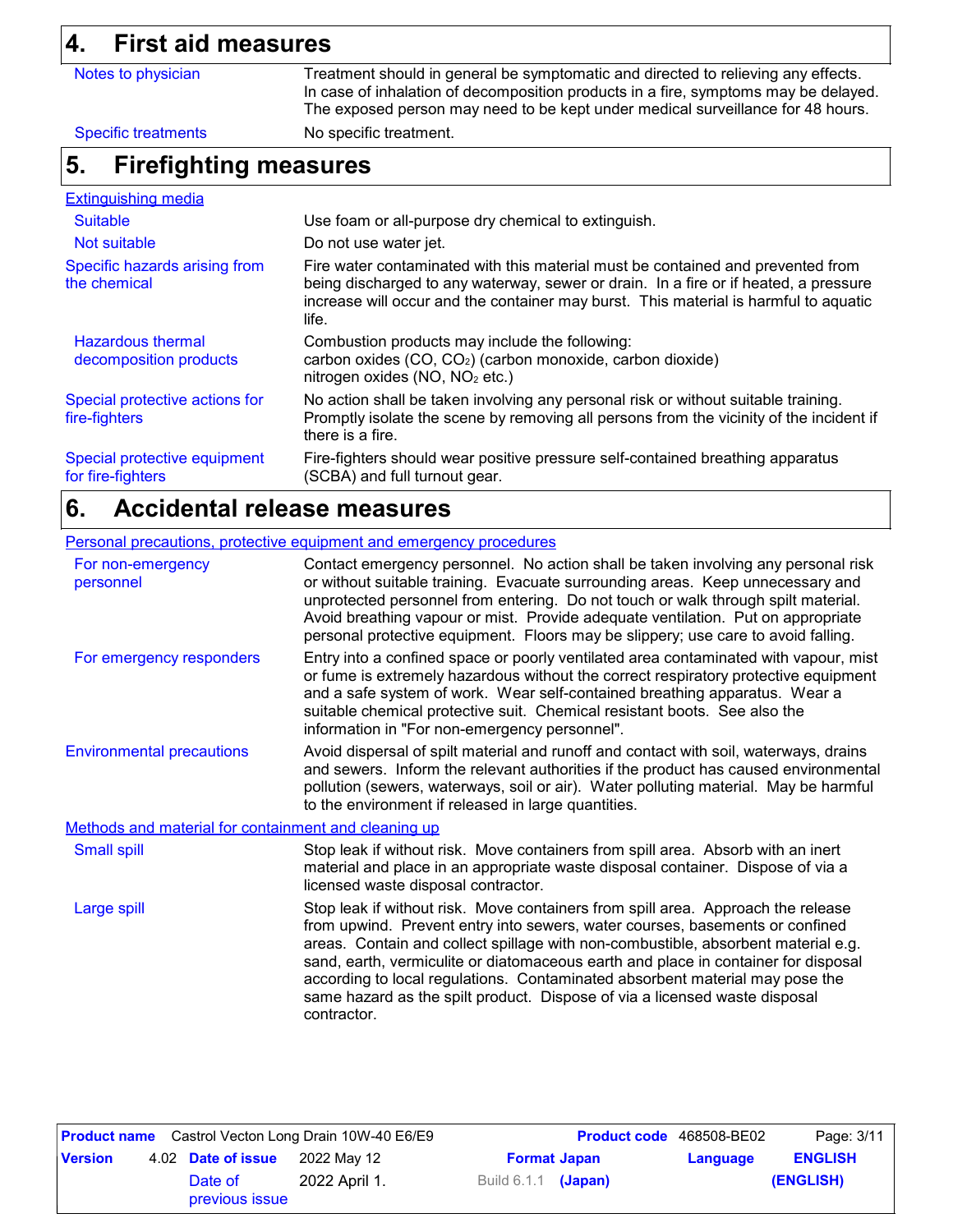### **6. Accidental release measures**

In the case of spillage at sea approved dispersants may be used where authorised by the appropriate government/regulatory authorities.

### **Handling and storage 7.**

| <b>Protective measures</b>                | Put on appropriate personal protective equipment (see Section 8). Do not ingest.<br>Avoid contact with eyes, skin and clothing. Avoid breathing vapour or mist. Keep in<br>the original container or an approved alternative made from a compatible material,<br>kept tightly closed when not in use. Empty containers retain product residue and<br>can be hazardous. Do not reuse container. Avoid contact of spilt material and<br>runoff with soil and surface waterways.                                                                                                                  |
|-------------------------------------------|------------------------------------------------------------------------------------------------------------------------------------------------------------------------------------------------------------------------------------------------------------------------------------------------------------------------------------------------------------------------------------------------------------------------------------------------------------------------------------------------------------------------------------------------------------------------------------------------|
| Advice on general<br>occupational hygiene | Eating, drinking and smoking should be prohibited in areas where this material is<br>handled, stored and processed. Wash thoroughly after handling. Remove<br>contaminated clothing and protective equipment before entering eating areas. See<br>also Section 8 for additional information on hygiene measures.                                                                                                                                                                                                                                                                               |
| <b>Conditions for safe storage</b>        | Store in accordance with local regulations. Store in original container protected from<br>direct sunlight in a dry, cool and well-ventilated area, away from incompatible<br>materials (see Section 10) and food and drink. Keep container tightly closed and<br>sealed until ready for use. Store and use only in equipment/containers designed for<br>use with this product. Containers that have been opened must be carefully resealed<br>and kept upright to prevent leakage. Do not store in unlabelled containers. Use<br>appropriate containment to avoid environmental contamination. |
| Not suitable                              | Prolonged exposure to elevated temperature                                                                                                                                                                                                                                                                                                                                                                                                                                                                                                                                                     |

### **Exposure controls/personal protection 8.**

#### **Control parameters**

**Occupational exposure limits** 

| Ingredient name                                                      | <b>Exposure limits</b>                                                                                                               |
|----------------------------------------------------------------------|--------------------------------------------------------------------------------------------------------------------------------------|
| Distillates (petroleum), hydrotreated heavy paraffinic               | <b>Japan Society for Occupational Health</b><br>(Japan).<br>OEL-M: 3 mg/m <sup>3</sup> 8 hours. Issued/Revised:<br>1/1977 Form: Mist |
| Lubricating oils (petroleum), C20-50, hydrotreated neutral oil-based | <b>Japan Society for Occupational Health</b><br>(Japan).<br>OEL-M: 3 mg/m <sup>3</sup> 8 hours. Issued/Revised:<br>1/1977 Form: Mist |
| Distillates (petroleum), solvent-dewaxed heavy paraffinic            | <b>Japan Society for Occupational Health</b><br>(Japan).<br>OEL-M: 3 mg/m <sup>3</sup> 8 hours. Issued/Revised:<br>1/1977 Form: Mist |
| Distillates (petroleum), hydrotreated light paraffinic               | <b>Japan Society for Occupational Health</b><br>(Japan).<br>OEL-M: 3 mg/m <sup>3</sup> 8 hours. Issued/Revised:<br>1/1977 Form: Mist |

|                |                           | <b>Product name</b> Castrol Vecton Long Drain 10W-40 E6/E9 |                     | <b>Product code</b> 468508-BE02 |          | Page: 4/11     |
|----------------|---------------------------|------------------------------------------------------------|---------------------|---------------------------------|----------|----------------|
| <b>Version</b> | 4.02 Date of issue        | 2022 May 12                                                |                     | <b>Format Japan</b>             | Language | <b>ENGLISH</b> |
|                | Date of<br>previous issue | 2022 April 1.                                              | Build 6.1.1 (Japan) |                                 |          | (ENGLISH)      |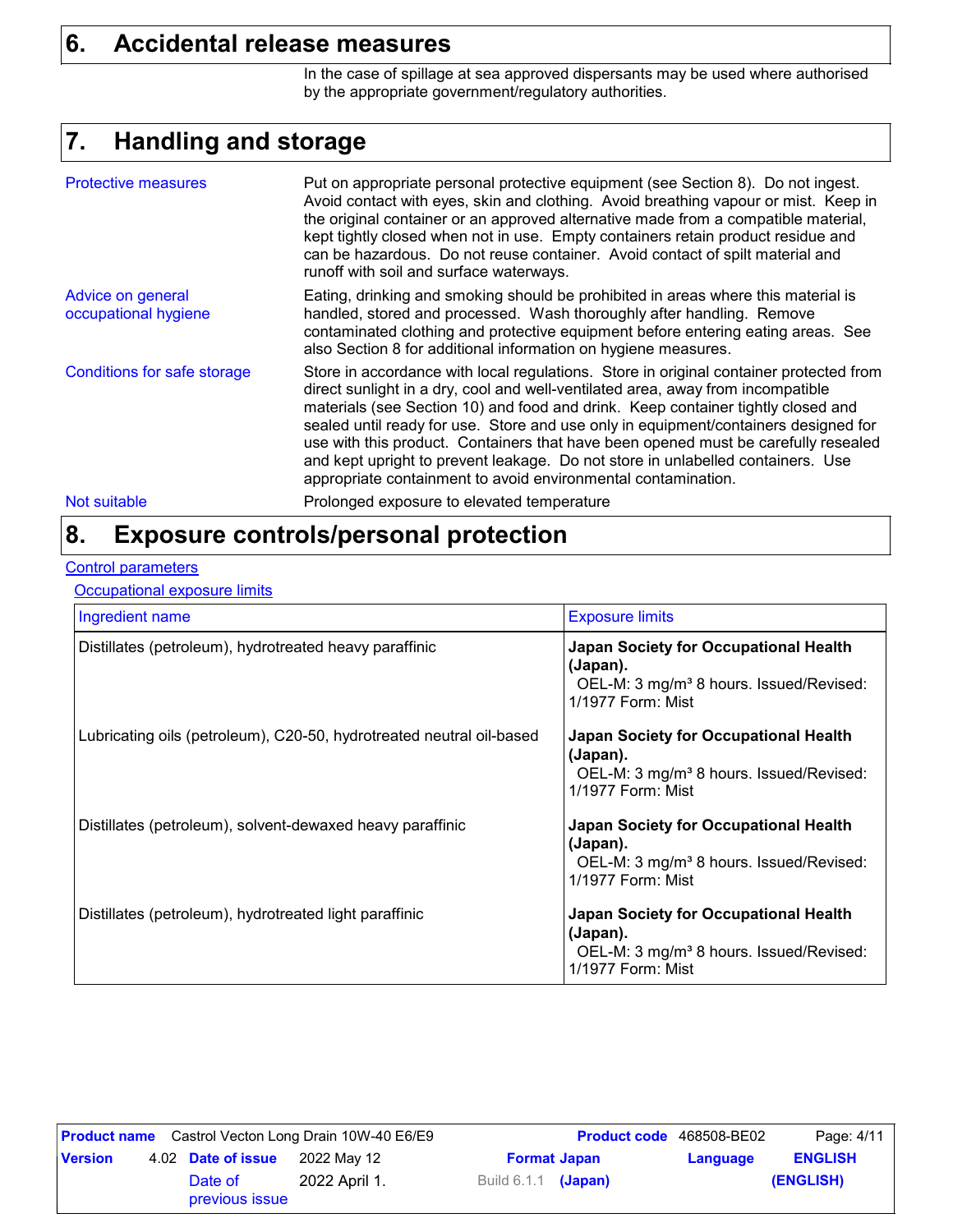## **8. Exposure controls/personal protection**

| <b>Recommended monitoring</b><br>procedures | If this product contains ingredients with exposure limits, personal, workplace<br>atmosphere or biological monitoring may be required to determine the effectiveness<br>of the ventilation or other control measures and/or the necessity to use respiratory<br>protective equipment. Reference should be made to appropriate monitoring<br>standards. Reference to national guidance documents for methods for the<br>determination of hazardous substances will also be required.                                                                                                                                                                                                                                                                                                                                                                                                                                                                                                                           |
|---------------------------------------------|---------------------------------------------------------------------------------------------------------------------------------------------------------------------------------------------------------------------------------------------------------------------------------------------------------------------------------------------------------------------------------------------------------------------------------------------------------------------------------------------------------------------------------------------------------------------------------------------------------------------------------------------------------------------------------------------------------------------------------------------------------------------------------------------------------------------------------------------------------------------------------------------------------------------------------------------------------------------------------------------------------------|
| Appropriate engineering<br>controls         | All activities involving chemicals should be assessed for their risks to health, to<br>ensure exposures are adequately controlled. Personal protective equipment should<br>only be considered after other forms of control measures (e.g. engineering controls)<br>have been suitably evaluated. Personal protective equipment should conform to<br>appropriate standards, be suitable for use, be kept in good condition and properly<br>maintained.<br>Your supplier of personal protective equipment should be consulted for advice on<br>selection and appropriate standards. For further information contact your national<br>organisation for standards.<br>Provide exhaust ventilation or other engineering controls to keep the relevant<br>airborne concentrations below their respective occupational exposure limits.<br>The final choice of protective equipment will depend upon a risk assessment. It is<br>important to ensure that all items of personal protective equipment are compatible. |
| <b>Environmental exposure</b><br>controls   | Emissions from ventilation or work process equipment should be checked to ensure<br>they comply with the requirements of environmental protection legislation. In some<br>cases, fume scrubbers, filters or engineering modifications to the process<br>equipment will be necessary to reduce emissions to acceptable levels.                                                                                                                                                                                                                                                                                                                                                                                                                                                                                                                                                                                                                                                                                 |
| <b>Individual protection measures</b>       |                                                                                                                                                                                                                                                                                                                                                                                                                                                                                                                                                                                                                                                                                                                                                                                                                                                                                                                                                                                                               |
| <b>Hygiene measures</b>                     | Wash hands, forearms and face thoroughly after handling chemical products, before<br>eating, smoking and using the lavatory and at the end of the working period.<br>Appropriate techniques should be used to remove potentially contaminated clothing.<br>Wash contaminated clothing before reusing. Ensure that eyewash stations and<br>safety showers are close to the workstation location.                                                                                                                                                                                                                                                                                                                                                                                                                                                                                                                                                                                                               |
| <b>Respiratory protection</b>               | In case of insufficient ventilation, wear suitable respiratory equipment.<br>The correct choice of respiratory protection depends upon the chemicals being<br>handled, the conditions of work and use, and the condition of the respiratory<br>equipment. Safety procedures should be developed for each intended application.<br>Respiratory protection equipment should therefore be chosen in consultation with<br>the supplier/manufacturer and with a full assessment of the working conditions.                                                                                                                                                                                                                                                                                                                                                                                                                                                                                                         |
| <b>Hand protection</b>                      | Wear protective gloves if prolonged or repeated contact is likely. Wear chemical<br>resistant gloves. Recommended: Nitrile gloves. The correct choice of protective<br>gloves depends upon the chemicals being handled, the conditions of work and use,<br>and the condition of the gloves (even the best chemically resistant glove will break<br>down after repeated chemical exposures). Most gloves provide only a short time of<br>protection before they must be discarded and replaced. Because specific work<br>environments and material handling practices vary, safety procedures should be<br>developed for each intended application. Gloves should therefore be chosen in<br>consultation with the supplier/manufacturer and with a full assessment of the<br>working conditions.                                                                                                                                                                                                               |
| Eye protection                              | Safety glasses with side shields.                                                                                                                                                                                                                                                                                                                                                                                                                                                                                                                                                                                                                                                                                                                                                                                                                                                                                                                                                                             |
| <b>Skin protection</b>                      | Use of protective clothing is good industrial practice.<br>Personal protective equipment for the body should be selected based on the task<br>being performed and the risks involved and should be approved by a specialist<br>before handling this product.<br>Cotton or polyester/cotton overalls will only provide protection against light<br>superficial contamination that will not soak through to the skin. Overalls should be                                                                                                                                                                                                                                                                                                                                                                                                                                                                                                                                                                        |

|                |                           | <b>Product name</b> Castrol Vecton Long Drain 10W-40 E6/E9 |                            | <b>Product code</b> 468508-BE02 |          | Page: 5/11     |
|----------------|---------------------------|------------------------------------------------------------|----------------------------|---------------------------------|----------|----------------|
| <b>Version</b> | 4.02 Date of issue        | 2022 Mav 12                                                | <b>Format Japan</b>        |                                 | Language | <b>ENGLISH</b> |
|                | Date of<br>previous issue | 2022 April 1.                                              | Build 6.1.1 <b>(Japan)</b> |                                 |          | (ENGLISH)      |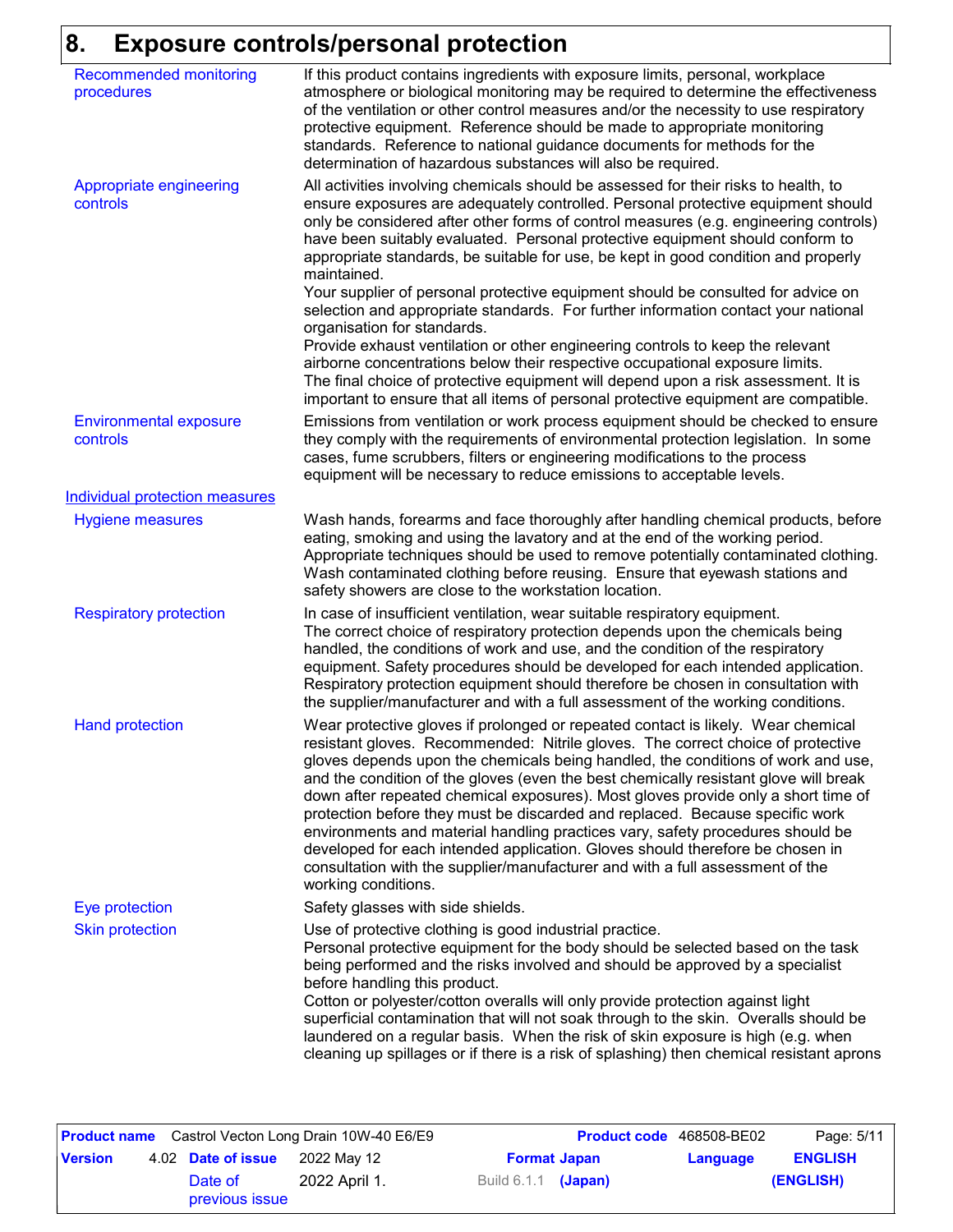### **8. Exposure controls/personal protection**

and/or impervious chemical suits and boots will be required.

Other skin protection Appropriate footwear and any additional skin protection measures should be selected based on the task being performed and the risks involved and should be approved by a specialist before handling this product.

### **9. Physical and chemical properties**

The conditions of measurement of all properties are at standard temperature and pressure unless otherwise indicated.

| Appearance                                                        |                                                  |
|-------------------------------------------------------------------|--------------------------------------------------|
| <b>Physical state</b>                                             | Liquid.                                          |
| Colour                                                            | Amber. [Light]                                   |
| Odour                                                             | Not available.                                   |
| рH                                                                | Not applicable.                                  |
| Melting point/freezing point                                      | Not available.                                   |
| Softening point                                                   | Not available.                                   |
| <b>Boiling point, initial boiling</b><br>point, and boiling range | Not available.                                   |
| <b>Flash point</b>                                                | Closed cup: $204^{\circ}$ C (399.2 $^{\circ}$ F) |

| Fire point                                      | Not available. |
|-------------------------------------------------|----------------|
| <b>Evaporation rate</b>                         | Not available. |
| <b>Flammability</b>                             | Not available. |
| <b>Lower and upper</b><br>explosive (flammable) | Not available. |
| <b>limits</b>                                   |                |

#### Vapour pressure **Not available**.

|                                |                                                                                |        | Vapour Pressure at 20°C |                    |          | Vapour pressure at 50°C |               |  |
|--------------------------------|--------------------------------------------------------------------------------|--------|-------------------------|--------------------|----------|-------------------------|---------------|--|
|                                | <b>Ingredient name</b>                                                         | mm Hg  | kPa                     | <b>Method</b>      | mm<br>Hg | kPa                     | <b>Method</b> |  |
|                                | Distillates (petroleum),<br>hydrotreated heavy<br>paraffinic                   | 0.08   | < 0.011                 | <b>ASTM D 5191</b> |          |                         |               |  |
|                                | Lubricating oils<br>(petroleum), C20-50,<br>hydrotreated neutral oil-<br>based | < 0.08 | < 0.011                 | <b>ASTM D 5191</b> |          |                         |               |  |
|                                | Distillates (petroleum),<br>solvent-dewaxed heavy<br>paraffinic                | < 0.08 | < 0.011                 | <b>ASTM D 5191</b> |          |                         |               |  |
|                                | Distillates (petroleum),<br>hydrotreated light<br>paraffinic                   | < 0.08 | < 0.011                 | <b>ASTM D 5191</b> |          |                         |               |  |
| <b>Relative vapour density</b> | Not available.                                                                 |        |                         |                    |          |                         |               |  |
| <b>Relative Density</b>        | Not available.                                                                 |        |                         |                    |          |                         |               |  |
| <b>Density</b>                 | $<$ 1 g/cm <sup>3</sup> [15°C (59°F)]                                          |        |                         |                    |          |                         |               |  |
| Auto-ignition temperature      | Not available.                                                                 |        |                         |                    |          |                         |               |  |

**Date of issue** 2022 May 12 **Product name** Castrol Vecton Long Drain 10W-40 E6/E9 **Product code** 468508-BE02 Page: 6/11 **Version** 4.02 **Date of issue** 2022 May 12 **Format Japan Language** Product code 468508-BE02 **Date of 2022 April 1.** Build 6.1.1 (Japan) (ENGLISH) **ENGLISH** previous issue 2022 April 1.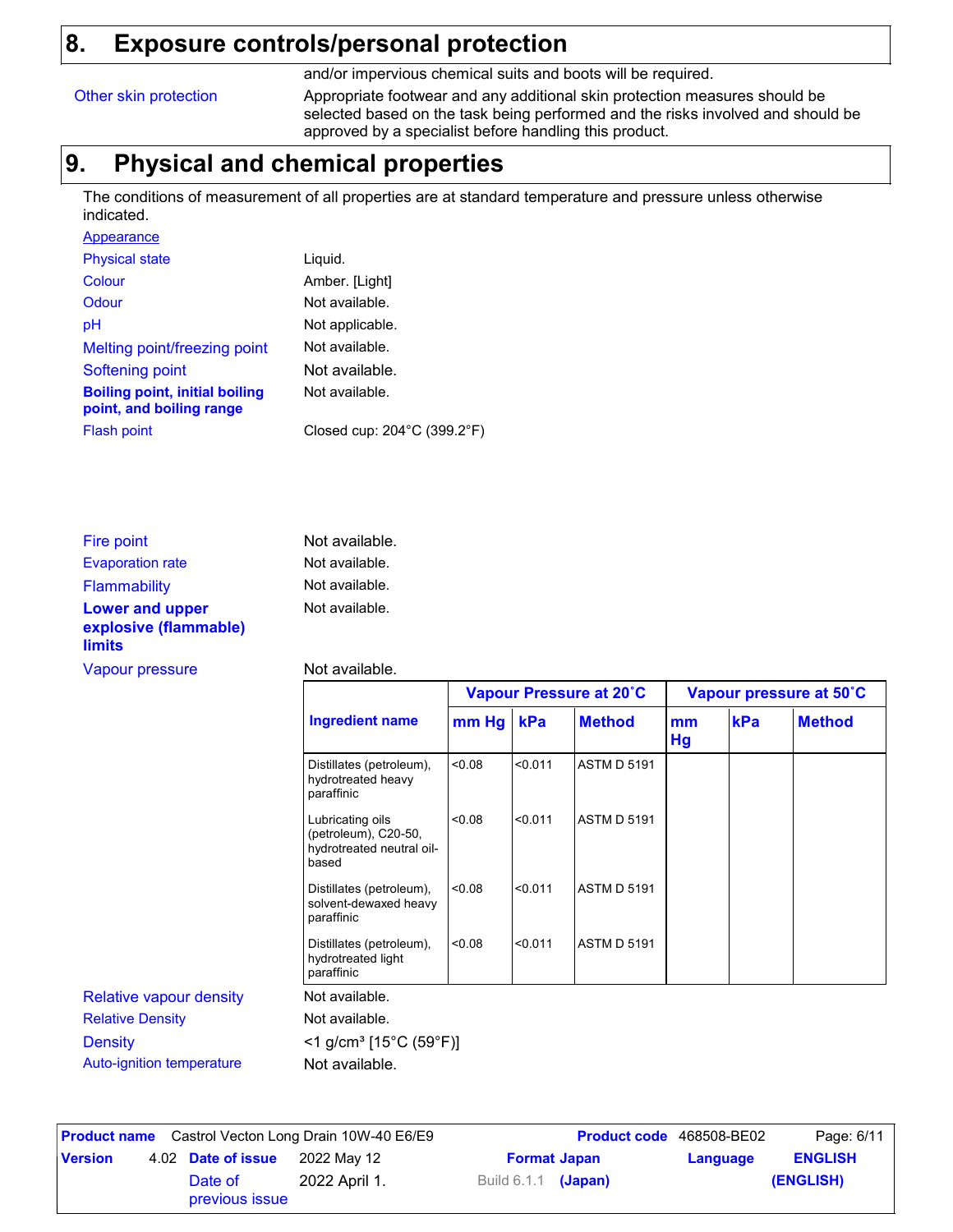### **9. Physical and chemical properties**

|                                                       | <b>Ingredient name</b>                                                                                                            | $\rm ^{\circ}C$ | °F  | <b>Method</b> |  |
|-------------------------------------------------------|-----------------------------------------------------------------------------------------------------------------------------------|-----------------|-----|---------------|--|
|                                                       | reaction mass of isomers of:<br>C7-9-alkyl 3-(3,5-di-tert-butyl-<br>4-hydroxyphenyl)propionate                                    | 365             | 689 |               |  |
| <b>Decomposition temperature</b>                      | Not available.                                                                                                                    |                 |     |               |  |
| Lower and upper explosion<br>limit/flammability limit | Not available.                                                                                                                    |                 |     |               |  |
| <b>Volatility</b>                                     | Not available.                                                                                                                    |                 |     |               |  |
| <b>Critical temperature</b>                           | Not available.                                                                                                                    |                 |     |               |  |
| <b>Oxidising properties</b>                           | Not available.                                                                                                                    |                 |     |               |  |
| <b>Viscosity</b>                                      | Kinematic: 99.3 mm <sup>2</sup> /s (99.3 cSt) at 40°C<br>Kinematic: 13.65 to 14.7 mm <sup>2</sup> /s (13.65 to 14.7 cSt) at 100°C |                 |     |               |  |
| <b>Drop Point</b>                                     | Not available.                                                                                                                    |                 |     |               |  |
| <b>Density</b>                                        | <1000 kg/m <sup>3</sup> (<1 g/cm <sup>3</sup> ) at 15°C                                                                           |                 |     |               |  |
| <b>Solubility</b>                                     | insoluble in water.                                                                                                               |                 |     |               |  |
| Solubility at room temperature<br>(g/l)               | Not available.                                                                                                                    |                 |     |               |  |
| <b>Dispersibility properties</b>                      | Not available.                                                                                                                    |                 |     |               |  |
| Partition coefficient (LogKow)                        | Not applicable.                                                                                                                   |                 |     |               |  |
| <b>Remarks</b>                                        | Not available.                                                                                                                    |                 |     |               |  |
| <b>Particle characteristics</b>                       |                                                                                                                                   |                 |     |               |  |
| Median particle size                                  | Not applicable.                                                                                                                   |                 |     |               |  |

### **Stability and reactivity 10.**

| <b>Reactivity</b>                          | No specific test data available for this product. Refer to Conditions to avoid and<br>Incompatible materials for additional information.                                   |
|--------------------------------------------|----------------------------------------------------------------------------------------------------------------------------------------------------------------------------|
| <b>Chemical stability</b>                  | The product is stable.                                                                                                                                                     |
| Possibility of hazardous<br>reactions      | Under normal conditions of storage and use, hazardous reactions will not occur.<br>Under normal conditions of storage and use, hazardous polymerisation will not<br>occur. |
| <b>Conditions to avoid</b>                 | Avoid all possible sources of ignition (spark or flame).                                                                                                                   |
| Incompatible materials                     | Reactive or incompatible with the following materials: oxidising materials.                                                                                                |
| <b>Hazardous decomposition</b><br>products | Under normal conditions of storage and use, hazardous decomposition products<br>should not be produced.                                                                    |

### **Toxicological information 11.**

**Acute toxicity** 

No data available

**Irritation/Corrosion** 

No data available

#### **Sensitiser**

No data available

#### **Carcinogenicity**

No data available

#### **Mutagenicity**

No data available

| <b>Product name</b> Castrol Vecton Long Drain 10W-40 E6/E9 |  |                           | <b>Product code</b> 468508-BE02 |                            | Page: 7/11          |          |                |
|------------------------------------------------------------|--|---------------------------|---------------------------------|----------------------------|---------------------|----------|----------------|
| <b>Version</b>                                             |  | 4.02 Date of issue        | 2022 Mav 12                     |                            | <b>Format Japan</b> | Language | <b>ENGLISH</b> |
|                                                            |  | Date of<br>previous issue | 2022 April 1.                   | Build 6.1.1 <b>(Japan)</b> |                     |          | (ENGLISH)      |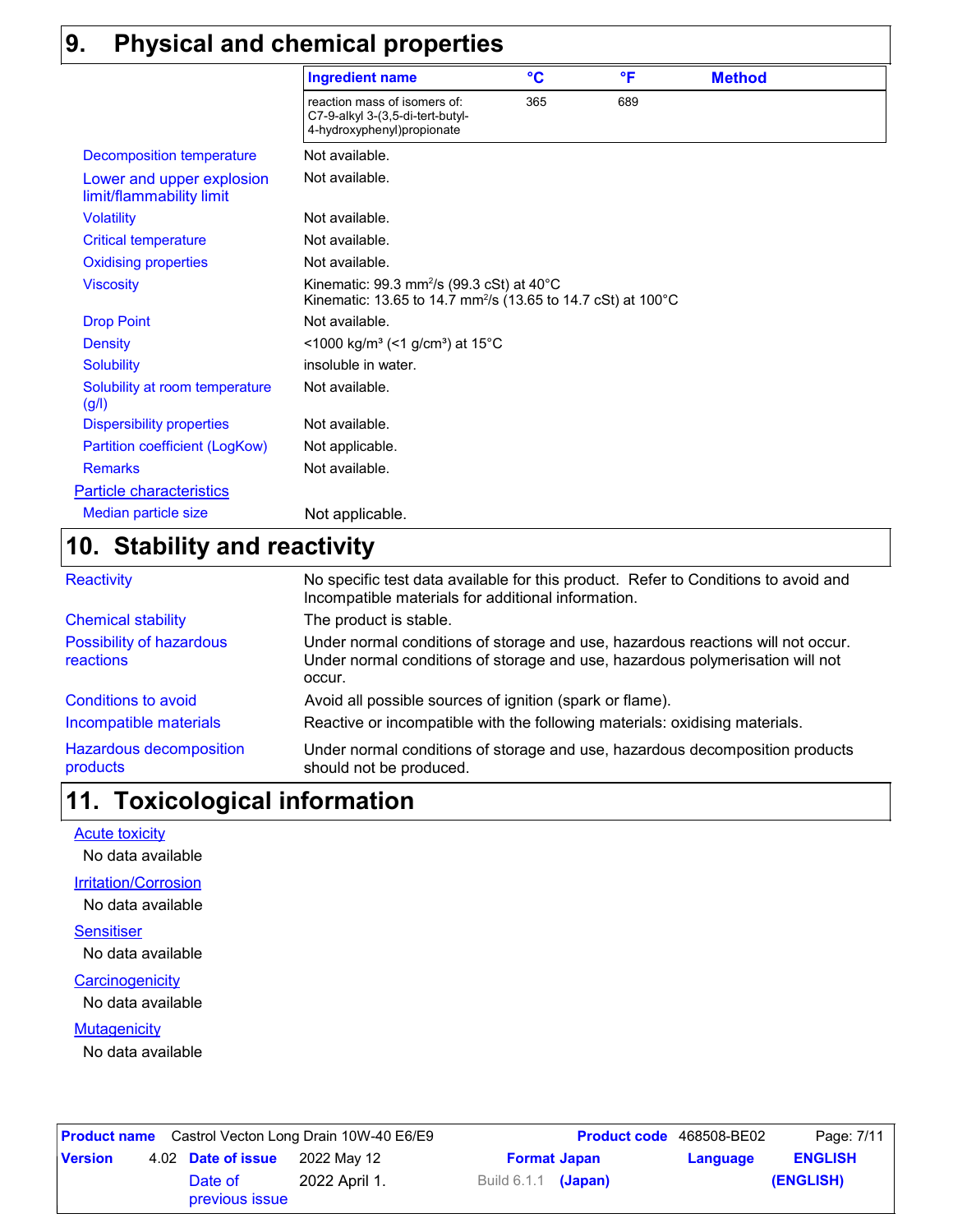### **11. Toxicological information**

**Teratogenicity** 

No data available

Reproductive toxicity

| <b>Aspiration hazard</b>                    |                                                                                                                                                                                                                                                                                                                                                                                                                    |
|---------------------------------------------|--------------------------------------------------------------------------------------------------------------------------------------------------------------------------------------------------------------------------------------------------------------------------------------------------------------------------------------------------------------------------------------------------------------------|
| No data available                           |                                                                                                                                                                                                                                                                                                                                                                                                                    |
| Information on likely routes of<br>exposure | Routes of entry anticipated: Dermal, Inhalation.                                                                                                                                                                                                                                                                                                                                                                   |
| Potential acute health effects              |                                                                                                                                                                                                                                                                                                                                                                                                                    |
| Eye contact                                 | No known significant effects or critical hazards.                                                                                                                                                                                                                                                                                                                                                                  |
| <b>Inhalation</b>                           | Exposure to decomposition products may cause a health hazard. Serious effects<br>may be delayed following exposure.                                                                                                                                                                                                                                                                                                |
| <b>Skin contact</b>                         | Defatting to the skin. May cause skin dryness and irritation.                                                                                                                                                                                                                                                                                                                                                      |
| Ingestion                                   | No known significant effects or critical hazards.                                                                                                                                                                                                                                                                                                                                                                  |
|                                             | Symptoms related to the physical, chemical and toxicological characteristics                                                                                                                                                                                                                                                                                                                                       |
| Eye contact                                 | No specific data.                                                                                                                                                                                                                                                                                                                                                                                                  |
| <b>Inhalation</b>                           | No specific data.                                                                                                                                                                                                                                                                                                                                                                                                  |
| <b>Skin contact</b>                         | Adverse symptoms may include the following:<br>irritation<br>dryness<br>cracking                                                                                                                                                                                                                                                                                                                                   |
| Ingestion                                   | No specific data.                                                                                                                                                                                                                                                                                                                                                                                                  |
|                                             | Delayed and immediate effects as well as chronic effects from short and long-term exposure                                                                                                                                                                                                                                                                                                                         |
| Eye contact                                 | Potential risk of transient stinging or redness if accidental eye contact occurs.                                                                                                                                                                                                                                                                                                                                  |
| <b>Skin contact</b>                         | Prolonged or repeated contact can defat the skin and lead to irritation, cracking and/<br>or dermatitis.                                                                                                                                                                                                                                                                                                           |
| Ingestion                                   | Ingestion of large quantities may cause nausea and diarrhoea.                                                                                                                                                                                                                                                                                                                                                      |
| <b>Potential chronic health effects</b>     |                                                                                                                                                                                                                                                                                                                                                                                                                    |
| <b>General</b>                              | <b>USED ENGINE OILS</b><br>Combustion products resulting from the operation of internal combustion engines<br>contaminate engine oils during use. Used engine oil may contain hazardous<br>components which have the potential to cause skin cancer. Frequent or prolonged<br>contact with all types and makes of used engine oil must therefore be avoided and a<br>high standard of personal hygiene maintained. |
| Carcinogenicity                             | No known significant effects or critical hazards.                                                                                                                                                                                                                                                                                                                                                                  |
| <b>Mutagenicity</b>                         | No known significant effects or critical hazards.                                                                                                                                                                                                                                                                                                                                                                  |
| <b>Teratogenicity</b>                       | No known significant effects or critical hazards.                                                                                                                                                                                                                                                                                                                                                                  |
| <b>Developmental effects</b>                | No known significant effects or critical hazards.                                                                                                                                                                                                                                                                                                                                                                  |
| <b>Fertility effects</b>                    | No known significant effects or critical hazards.                                                                                                                                                                                                                                                                                                                                                                  |
| <b>Numerical measures of toxicity</b>       |                                                                                                                                                                                                                                                                                                                                                                                                                    |
| <b>Acute toxicity estimates</b>             |                                                                                                                                                                                                                                                                                                                                                                                                                    |
| No data available                           |                                                                                                                                                                                                                                                                                                                                                                                                                    |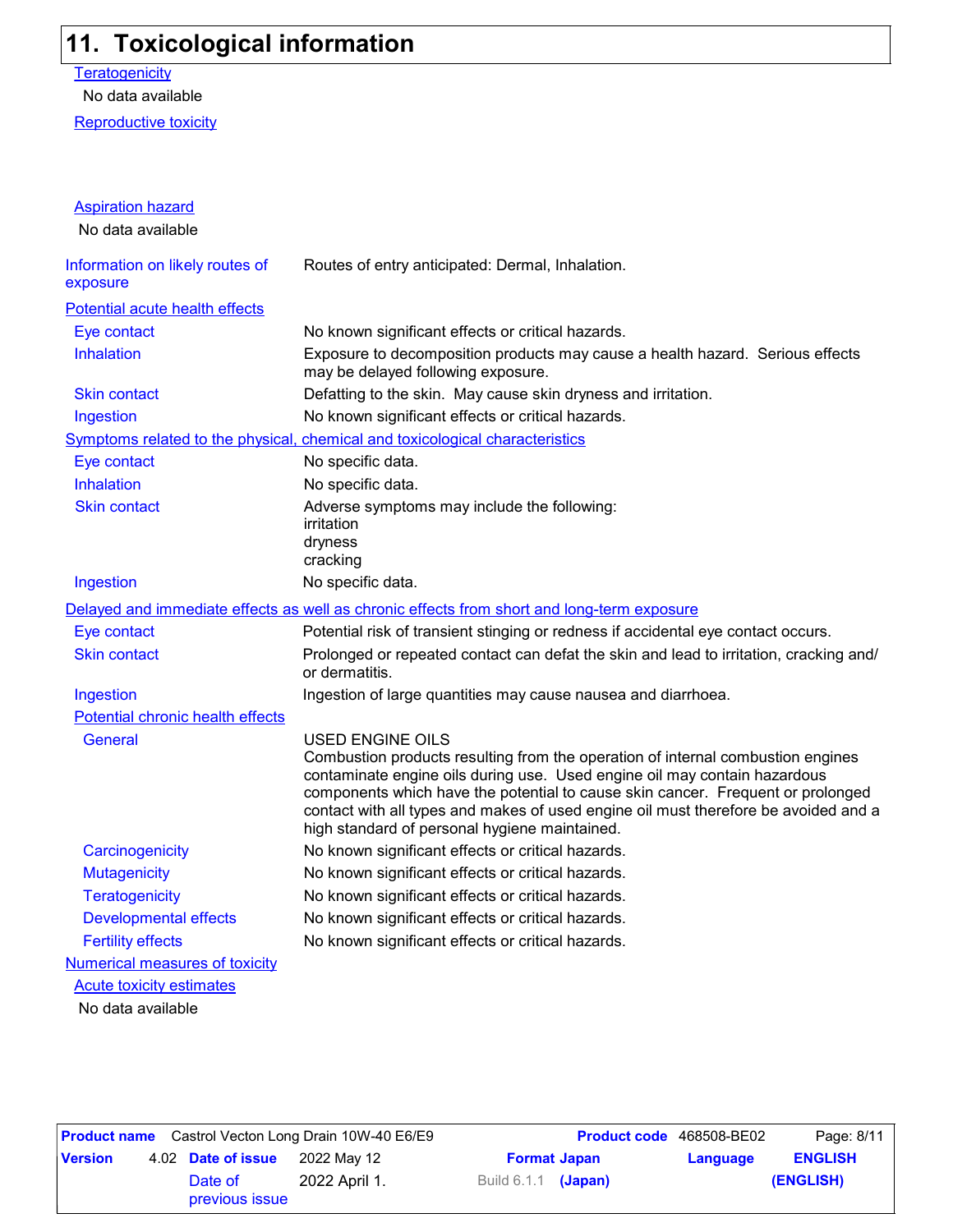### **Ecological information 12.**

| <b>Environmental effects</b>     | This material is harmful to aquatic life.                                                                                 |
|----------------------------------|---------------------------------------------------------------------------------------------------------------------------|
| Persistence and degradability    | Expected to be biodegradable.                                                                                             |
| <b>Bioaccumulative potential</b> | This product is not expected to bioaccumulate through food chains in the<br>environment.                                  |
| <b>Mobility</b>                  | Spillages may penetrate the soil causing ground water contamination.                                                      |
| Hazardous to the ozone layer     | Not applicable.                                                                                                           |
| Other ecological information     | Spills may form a film on water surfaces causing physical damage to organisms.<br>Oxygen transfer could also be impaired. |
|                                  |                                                                                                                           |

### **Disposal considerations 13.**

Disposal methods

The generation of waste should be avoided or minimised wherever possible. Significant quantities of waste product residues should not be disposed of via the foul sewer but processed in a suitable effluent treatment plant. Dispose of surplus and non-recyclable products via a licensed waste disposal contractor. Disposal of this product, solutions and any by-products should at all times comply with the requirements of environmental protection and waste disposal legislation and any regional local authority requirements. Waste packaging should be recycled. Incineration or landfill should only be considered when recycling is not feasible. This material and its container must be disposed of in a safe way. Care should be taken when handling emptied containers that have not been cleaned or rinsed out. Empty containers or liners may retain some product residues. Avoid dispersal of spilt material and runoff and contact with soil, waterways, drains and sewers.

### **14. Transport information**

|                                      | <b>IMDG</b>              | <b>IATA</b>    |
|--------------------------------------|--------------------------|----------------|
| <b>UN number</b>                     | Not regulated.           | Not regulated. |
| <b>UN proper</b><br>shipping name    | $\overline{\phantom{0}}$ | ٠              |
| <b>Transport hazard</b><br>class(es) | $\blacksquare$           |                |
| <b>Packing group</b>                 | $\blacksquare$           | ٠              |
| <b>Environmental</b><br>hazards      | No.                      | No.            |
| <b>Additional</b><br>information     | ٠                        | ٠              |

Special precautions for user Not available.

Transport in bulk according to IMO instruments

Not available.

| <b>Product name</b> Castrol Vecton Long Drain 10W-40 E6/E9 |  | Product code 468508-BE02  |               | Page: 9/11                      |  |                |           |
|------------------------------------------------------------|--|---------------------------|---------------|---------------------------------|--|----------------|-----------|
| <b>Version</b>                                             |  | 4.02 Date of issue        | 2022 May 12   | <b>Format Japan</b><br>Language |  | <b>ENGLISH</b> |           |
|                                                            |  | Date of<br>previous issue | 2022 April 1. | Build 6.1.1 (Japan)             |  |                | (ENGLISH) |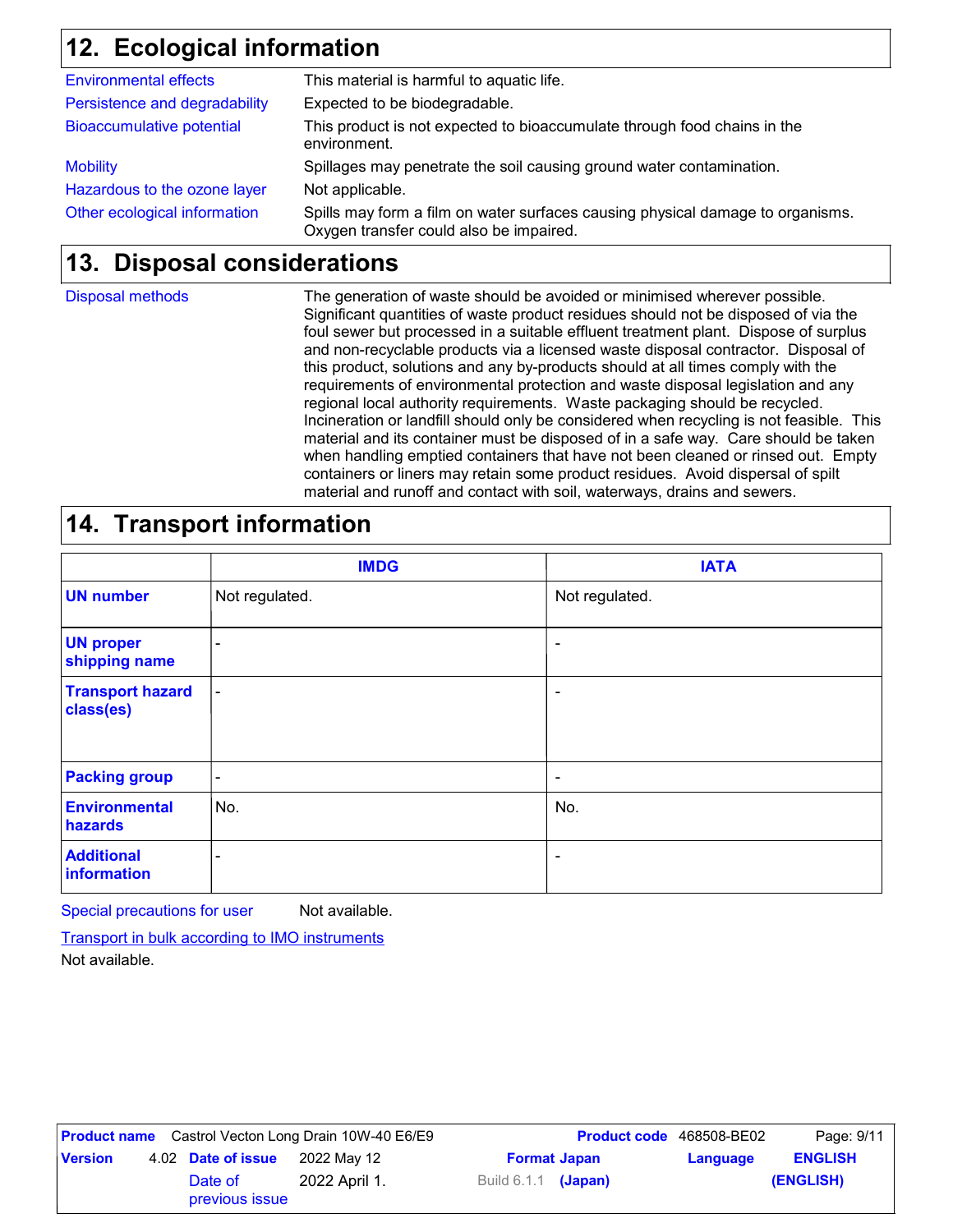### **15. Regulatory information**

#### **Fire Service Law**

| Category           | Substance name/Type                 | Danger<br>category | Signal word                | Designated<br>quantity |  |  |  |  |
|--------------------|-------------------------------------|--------------------|----------------------------|------------------------|--|--|--|--|
| <b>Category IV</b> | Class IV petroleums                 | Ш                  | Flammable - Keep Fire Away | 6000L                  |  |  |  |  |
|                    | <b>Fire Service Law -</b><br>.isted |                    |                            |                        |  |  |  |  |

Fire Service Law - Obstructive materials

#### ISHL

Special Organic Solvents, etc. Not available.

#### Substances requiring labelling

| Ingredient name | Name on list | CAS no. | Conc. | <b>Status</b> | Reference<br>number |
|-----------------|--------------|---------|-------|---------------|---------------------|
| -               | Mineral oil  | -       | ≥90   | Listed        | 168                 |

#### Chemicals requiring notification

| Ingredient name | Name on list                                          | CAS no. | Conc.         | <b>Status</b>    | <b>Reference</b><br>number |
|-----------------|-------------------------------------------------------|---------|---------------|------------------|----------------------------|
|                 | Mineral oil<br>Molybdenum and its<br><b>compounds</b> |         | 1≥90<br>≤0.30 | Listed<br>Listed | 168<br>603                 |

#### Pollutant Release and Transfer Registers (PRTR)

| Ingredient name | $\frac{0}{0}$ | <b>Status</b> | <b>Reference</b><br><b>Inumber</b> |  |
|-----------------|---------------|---------------|------------------------------------|--|
| Boron compounds | ≤3.0          | Class         | 405                                |  |
| boron compounds | ≤ $3.0$       | Class 1       | 405                                |  |

#### **Other regulations**

| <b>Australia inventory (AIIC)</b>                            | All components are listed or exempted.                                                                                         |
|--------------------------------------------------------------|--------------------------------------------------------------------------------------------------------------------------------|
| Canada inventory                                             | All components are listed or exempted.                                                                                         |
| China inventory (IECSC)                                      | At least one component is not listed.                                                                                          |
| Japan inventory (CSCL)                                       | All components are listed or exempted.                                                                                         |
| Korea inventory (KECI)                                       | All components are listed or exempted.                                                                                         |
| <b>Philippines inventory</b><br>(PICCS)                      | At least one component is not listed.                                                                                          |
| <b>Taiwan Chemical</b><br><b>Substances Inventory (TCSI)</b> | All components are listed or exempted.                                                                                         |
| <b>United States inventory</b><br>(TSCA 8b)                  | All components are active or exempted.                                                                                         |
| <b>REACH Status</b>                                          | The company, as identified in Section 1, sells this product in the EU in compliance<br>with the current requirements of REACH. |

| <b>Product name</b> Castrol Vecton Long Drain 10W-40 E6/E9 |  |                           | <b>Product code</b> 468508-BE02 |                            | Page: 10/11         |          |                |
|------------------------------------------------------------|--|---------------------------|---------------------------------|----------------------------|---------------------|----------|----------------|
| <b>Version</b>                                             |  | 4.02 Date of issue        | 2022 Mav 12                     |                            | <b>Format Japan</b> | Language | <b>ENGLISH</b> |
|                                                            |  | Date of<br>previous issue | 2022 April 1.                   | Build 6.1.1 <b>(Japan)</b> |                     |          | (ENGLISH)      |